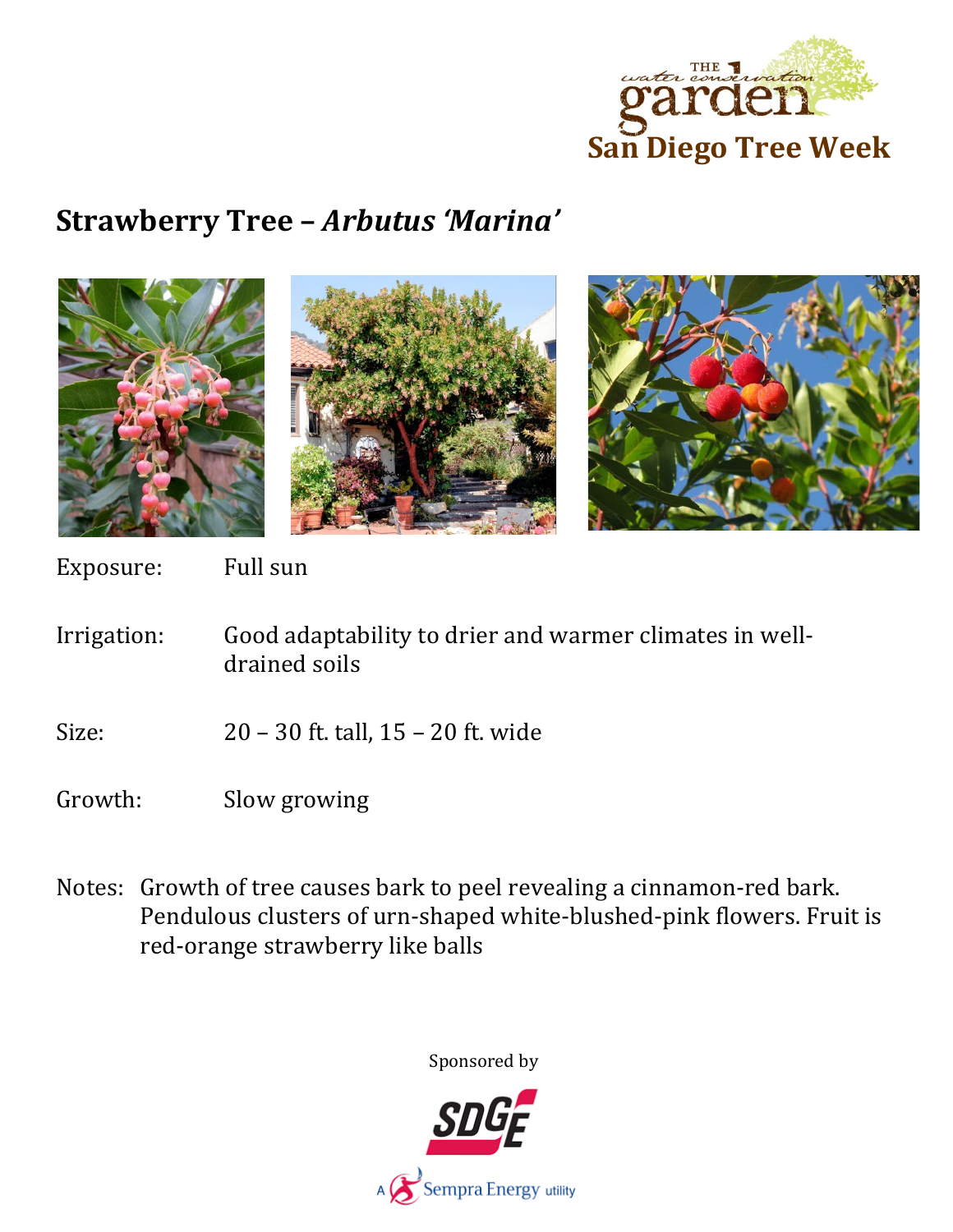

## **Bay Laurel –** *Laurus nobilis*





- Exposure: Coastal sun, sun or light shade inland
- Irrigation: Little or regular irrigation
- Size: 15-40 ft. tall, 15-30 ft. wide
- Growth: 12-24 in/year
- Notes: Can be kept compact with annual pruning, do not plant directly beneath power lines!

Dried bay leaf used for seasoning in cooking.

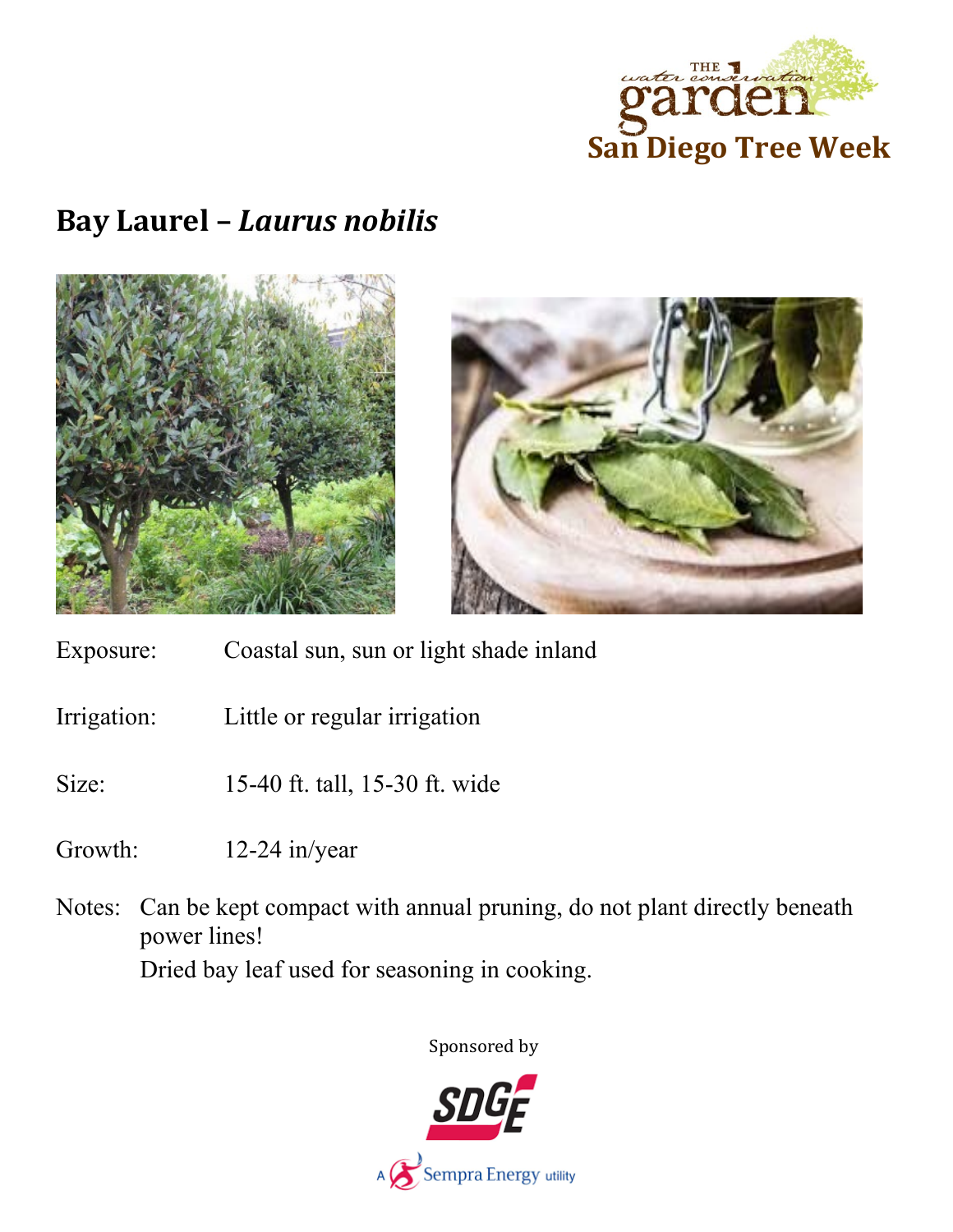

## **Western Redbud –** *Cercis Occidentalis*



Exposure: Sun or part shade

Irrigation: Little or regular irrigation. Drought tolerant but looks best and grows taller with more water.

Size: 15-20 ft. tall, 15-20 ft. wide

Notes: Round leaves with obtuse tip. Clusters of light to deep magenta flowers bloom while plant is leafless in spring. Small bean-like pods, starting reddish and turning brown toward mid-summer.

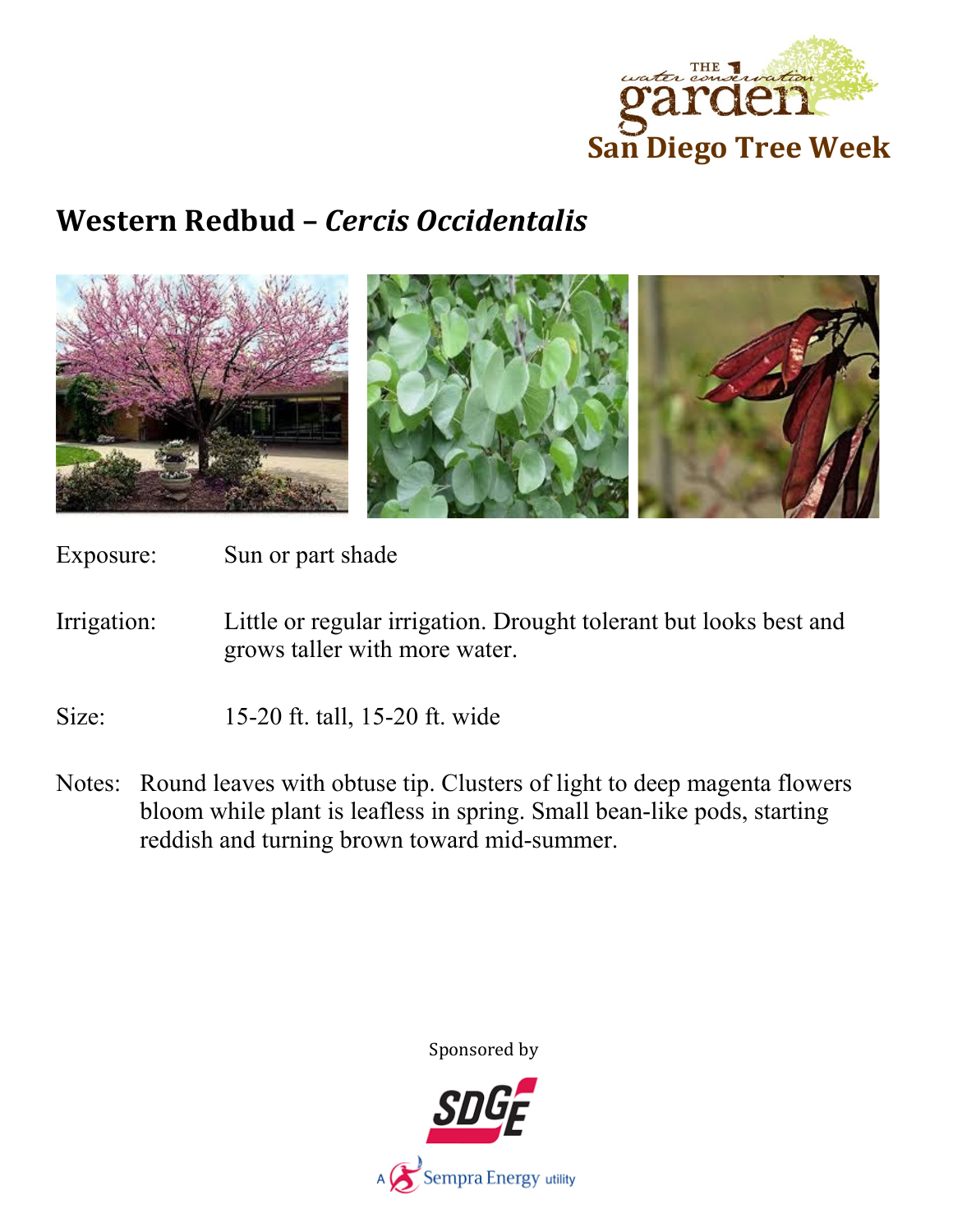

### **Eastern Redbud –** *Cercis canadensis*



Exposure: Part shade

Irrigation: Regular irrigation.

Size: 25-35 ft. tall, 25-35ft. wide

Notes: Large heart-shaped leaves. Clusters of rosy pink to magenta flowers bloom while plant is leafless in spring. Small bean-like pods.

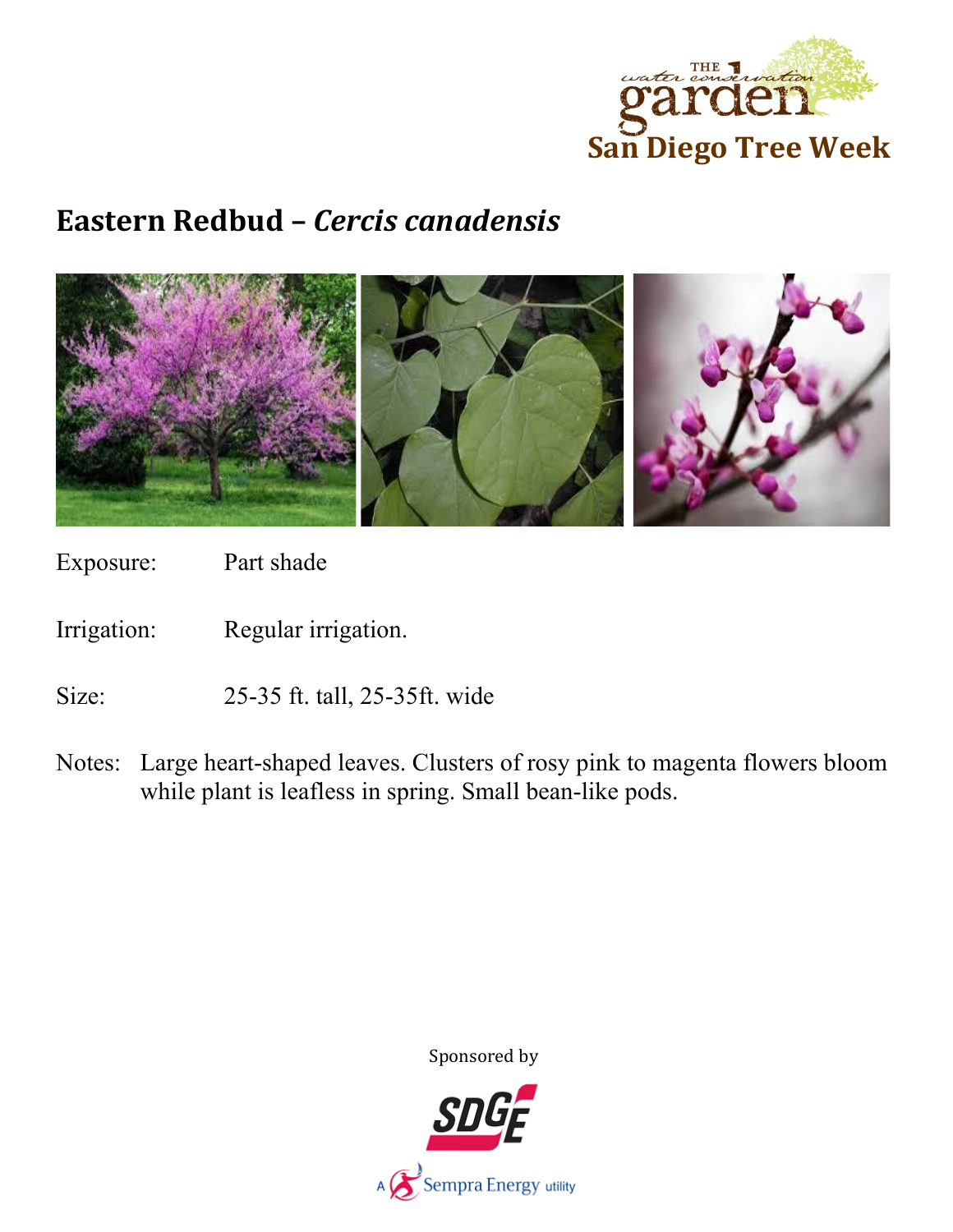

# **Indian laurel fig –** *Ficus microcarpa*



Exposure: Part shade to full sun

Irrigation: Regular irrigation

Size: 25-30 ft. tall, 25-40ft. wide

Notes: Do not plant directly beneath power lines! Good shade tree. No flowers.

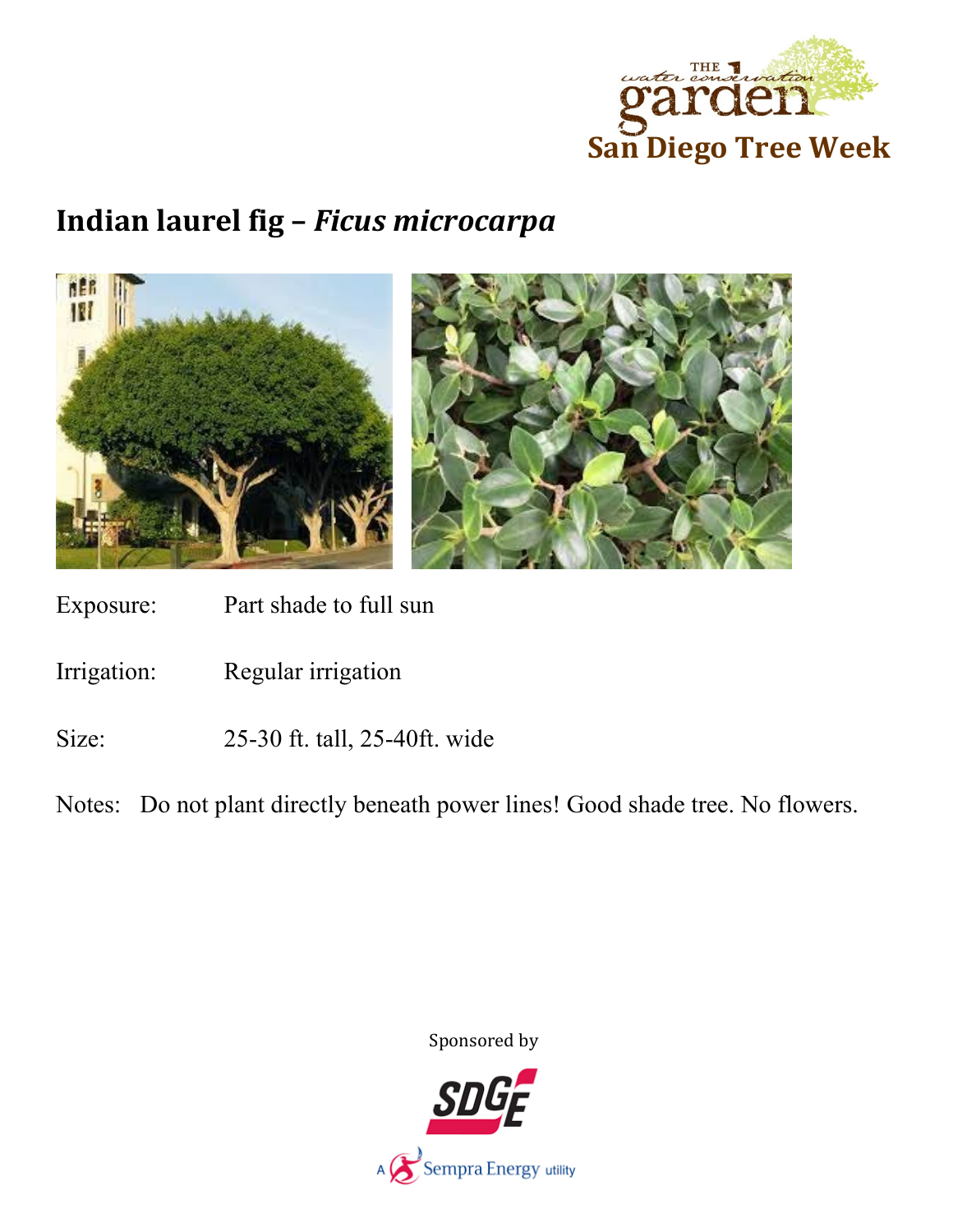

### **Pomegranate –** *Punica granatum*



Exposure: Full sun

Irrigation: Regular irrigation. Drought tolerant once established

Size: 12–18 ft. tall, 12–18 ft. wide

Notes: Generally, pest and disease free. Multi-stemmed. Blooms throughout summer.